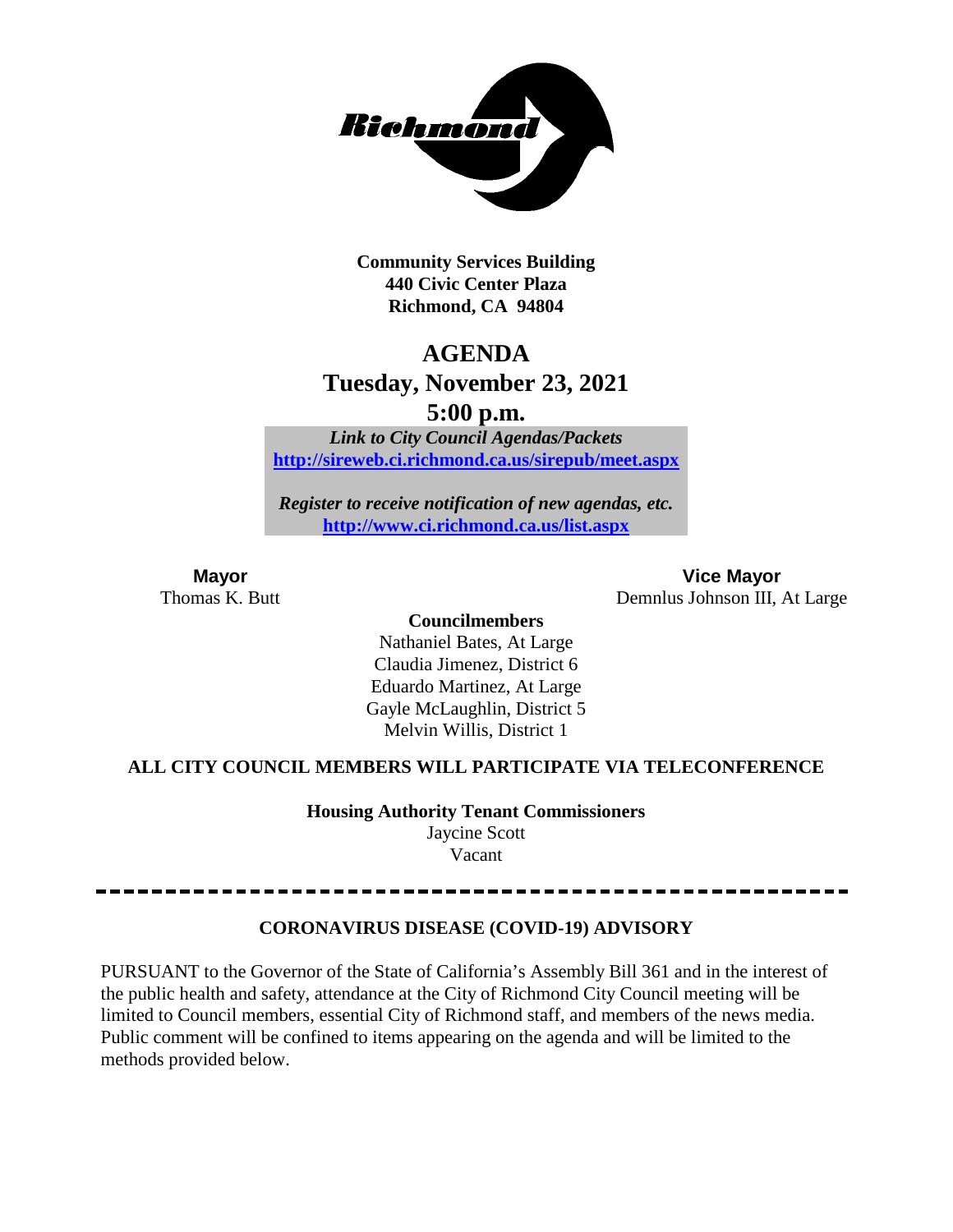#### **How to watch the meeting from home:**

- 1. KCRT Comcast Channel 28 or AT&T Uverse Channel 99
- 2. Livestream online at<http://www.ci.richmond.ca.us/3178/KCRT-Live>

# **Public comment may be submitted by mail, email and/or Zoom video conference in the manner that follows; provided that no member of the public may submit more than one verbal comment per agenda item.**

- **1.** Via mail received by 1:00 p.m. the day of the meeting, sent to 450 Civic Center Plaza, 3rd Floor, Office of the Clerk, Richmond, CA 94804.
- **2.** Via email to [cityclerkdept@ci.richmond.ca.us](mailto:cityclerkdept@ci.richmond.ca.us) by 1:00 p.m. the day of the meeting.

Emails *MUST* contain in the subject line 1) public comments – Open Session prior to Closed Session; 2) public comments – Open Forum; or 3) public comments agenda item  $#$ [include the agenda item number]. All such email will be posted on-line and emailed to the City Council before the meeting is called to order. **No individual email will be read into the record. Due to the high volume of emails received, emails that do not contain the correct identifying information in the subject line may be overlooked and may not become part of the record. Email received after 1:00 p.m. will be posted on-line following the meeting as part of the supplemental materials attached to the meeting minutes.**

**3.** Via Zoom by video conference or by phone using the following link/call-in numbers – for Open Session and City Council:

# **Please click the link below to join the webinar:**

**<https://zoom.us/j/99312205643?pwd=MDdqNnRmS2k4ZkRTOWhlUldQOUF1Zz09> Passcode: ccmeeting**

**Or iPhone one-tap:**

**US: +16699006833,,99312205643# or +13462487799,,99312205643# Or Telephone:**

```
Dial (for higher quality, dial a number based on your current location):
```

```
US: +1 669 900 6833 or +1 346 248 7799 or +1 253 215 8782 or +1 312 626 6799
or +1 929 205 6099 or +1 301 715 8592
```
# **Webinar ID: 993 1220 5643**

International numbers available: <https://zoom.us/u/aehrwCgISx>

a. To comment by video conference, click on the Participants button at the bottom of your screen and select the "Raise Your Hand" button to request to speak when Public Comment is being asked for. Speakers will be called upon in the order they select the "Raise Your Hand" feature. When called upon, press the unmute button. After the allotted time, you will then be re-muted. \*\*

b. To comment by phone, you will be prompted to "Raise Your Hand" by pressing "**\*9**" to request to speak when Public Comment is asked for. When called upon, you will be asked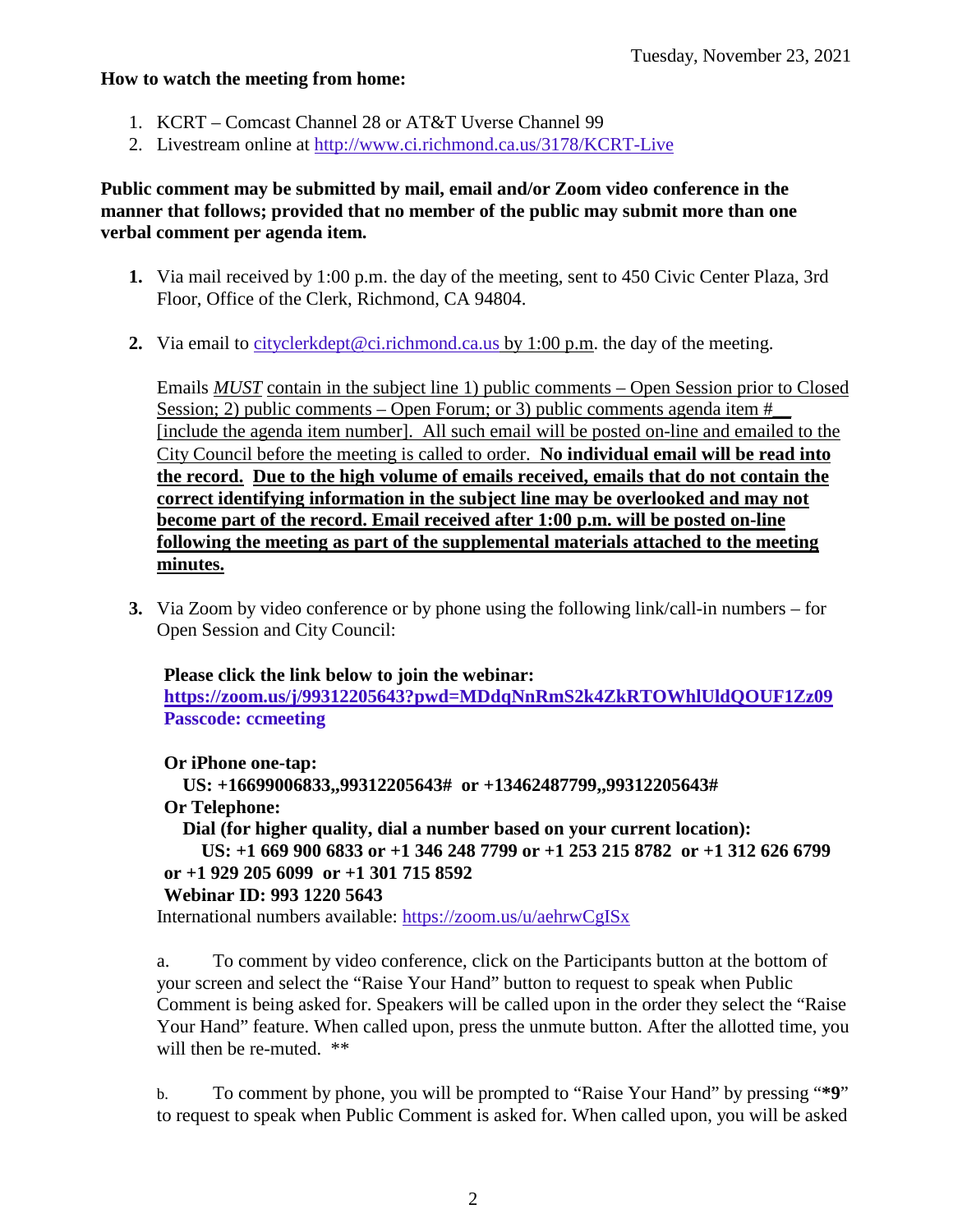to unmuted by pressing \*6. After the allotted time, you will then be re-muted. Instructions of how to raise your hand by phone are available at: [https://support.zoom.us/hc/en-us/articles/201362663 -Joining-a-meeting-by-phone.](https://support.zoom.us/hc/en-us/articles/201362663) \*\*

\*\***The mayor will announce the agenda item number and open public comment when appropriate. Individuals who would like to address the Council should raise their hand. The mayor will close public comment when public comment is concluded**.

**Open Forum for Public Comment:** Individuals who would like to address the City Council on matters not listed on the agenda or on items remaining on the consent calendar may do so under Open Forum.

*The City cannot guarantee that its network and/or the site will be uninterrupted. To ensure that the City Council receives your comments, you are strongly encouraged to submit your comments in writing in advance of the meeting.* 

*AB 361 Procedures in the Event of Technical Difficulties: In the event the meeting broadcast is disrupted, or if a technical issue on the agency's end disrupts public participation, the legislative body board cannot take any further action on the agenda until the technical issue is resolved.*

**Record of all public comments:** Properly labeled public comments will be considered a public record, put into the official meeting record, available after the meeting as supplemental materials, and will be posted as an attachment to the meeting minutes when the minutes are posted: [http://www.ci.richmond.ca.us/Archive.aspx?AMID=31.](http://www.ci.richmond.ca.us/Archive.aspx?AMID=31)

**Procedures for Removing Consent Calendar Items from the Consent Calendar:** Members of the public who request to remove an item from the consent calendar must first discuss the item with a staff member by phone or a back-and-forth email discussion, and state the name of the staff member when requesting removal of the item from the consent calendar.

Any member of the City Council who would like to remove an item from the consent calendar must notify the appropriate staff person and the City Clerk's Office prior to the meeting. Although members of the City Council are encouraged to ask questions and share concerns with staff ahead of the meeting, they are not required to do so.

The Clerk's Office must be informed of any requests to remove items from the Consent Calendar.

**Accessibility for Individuals with Disabilities:** Upon request, the City will provide for written agenda materials in appropriate alternative formats, or disability-related modification or accommodation, including auxiliary aids or services and sign language interpreters, to enable individuals with disabilities to participate in and provide comments at/related to public meetings. Please submit a request, including your name, phone number and/or email address, and a description of the modification, accommodation, auxiliary aid, service or alternative format requested at least two days before the meeting. Requests should be emailed to [cityclerkdept@ci.richmond.ca.us](mailto:cityclerkdept@ci.richmond.ca.us) or submitted by phone at 510-620-6513, ext. 9, or 510-620-6509. Requests made by mail to City Clerk's Office, City Council meeting, 450 Civic Center Plaza, Richmond, CA 94804 must be received at least two days before the meeting. Requests will be granted whenever possible and resolved in favor of accessibility.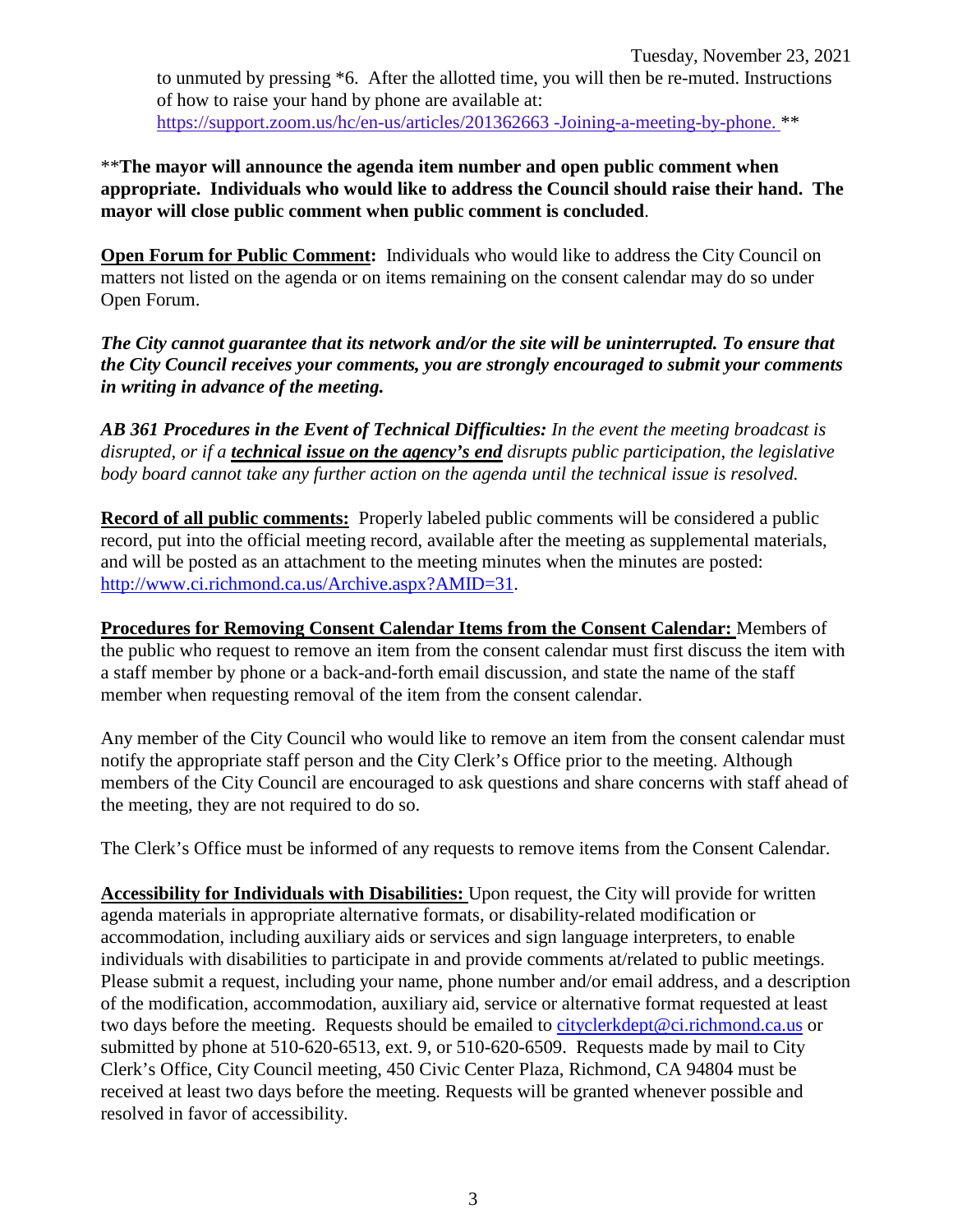Tuesday, November 23, 2021

**Effect of Advisory on In-person public participation:** During the pendency of Assembly Bill 361, the language in this Advisory portion of the agenda supersedes any language contemplating inperson public comment.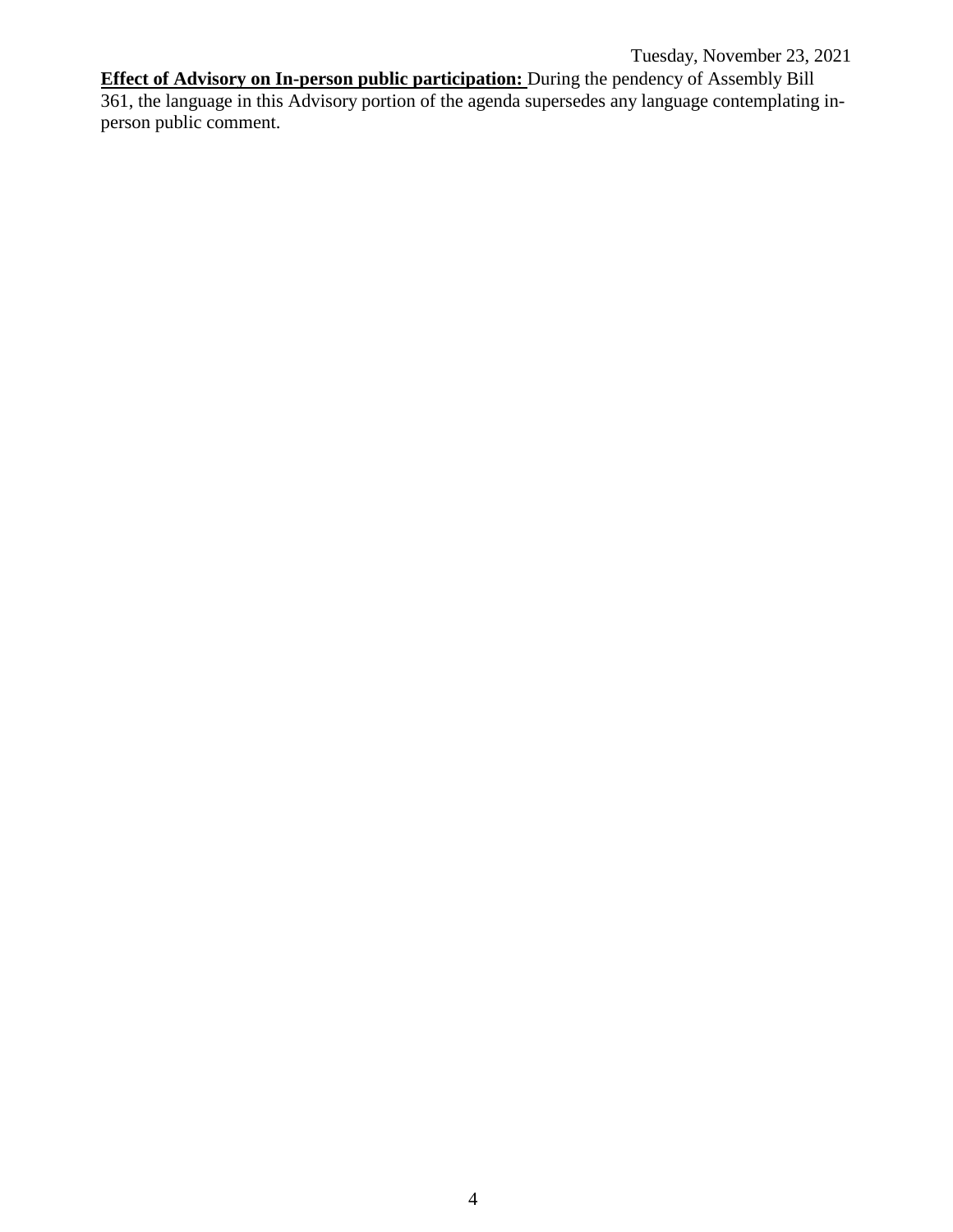# **IN PERSON MEETING PROCEDURES**

The City of Richmond encourages community participation at its City Council meetings and has established procedures that are intended to accommodate public input in a timely and time-sensitive way. As a courtesy to all members of the public who wish to participate in City Council meetings, please observe the following procedures:

**PUBLIC COMMENT ON AGENDA ITEMS:** Anyone who desires to address the City Council on items appearing on the agenda must complete and file a pink speaker's card with the City Clerk **prior** to the City Council's consideration of the item. Once the City Clerk has announced the item, no person shall be permitted to speak on the item other than those persons who have submitted their names to the City Clerk. Your name will be called when the item is announced for discussion. **Each speaker will be allowed up to TWO (2) MINUTES to address the City Council on NON-PUBLIC HEARING items listed on the agenda. Speakers are allowed up to THREE (3) minutes on PUBLIC HEARING items.**

**CONSENT CALENDAR:** Consent Calendar items are considered routine and will be enacted, approved or adopted by one motion unless a request for removal for discussion or explanation is received from the audience or the City Council. A member of the audience requesting to remove an item from the consent calendar that is sponsored by City staff must first complete a speaker's card and discuss the item with a City staff person who has knowledge of the subject material **prior** to filing the card with the City Clerk and **prior** to the City Council's consideration of Agenda Review. Councilmembers who request to remove an item from the consent calendar must do so during Agenda Review. An item removed from the Consent Calendar may be placed anywhere on the agenda following the City Council's agenda review.

**CONDUCT AT MEETINGS:** Richmond City Council meetings are limited public forums during which the City strives to provide an open, safe atmosphere and promote robust public debate. Members of the public, however, must comply with state law, as well as the City's laws and procedures and may not actually disrupt the orderly conduct of these meetings. The public, for example, may not shout or use amplifying devices, must submit comment cards and speak during their allotted time, may not create a physical disturbance, may not speak on matters unrelated to issues within the jurisdiction of the City Council or the agenda item at hand, and may not cause immediate threats to public safety.

**CITY HARASSMENT POLICY:** The City invites public comment and critique about its operations, including comment about the performance of its public officials and employees, at the public meetings of the City Council and boards and commissions. However, discriminatory or harassing comments about or in the presence of City employees, even comments by third parties, may create a hostile work environment, if severe or pervasive. The City prohibits harassment against an applicant, employee, or contractor on the basis of race, religious creed, color, national origin, ancestry, physical disability, medical condition, mental disability, marital status, sex (including pregnancy, childbirth, and related medical conditions), sexual orientation, gender identity, age or veteran status, or any other characteristic protected by federal, state or local law. In order to acknowledge the public's right to comment on City operations at public meetings, which could include comments that violate the City's harassment policy if such comments do not cause an actual disruption under the Council Rules and Procedures, while taking reasonable steps to protect City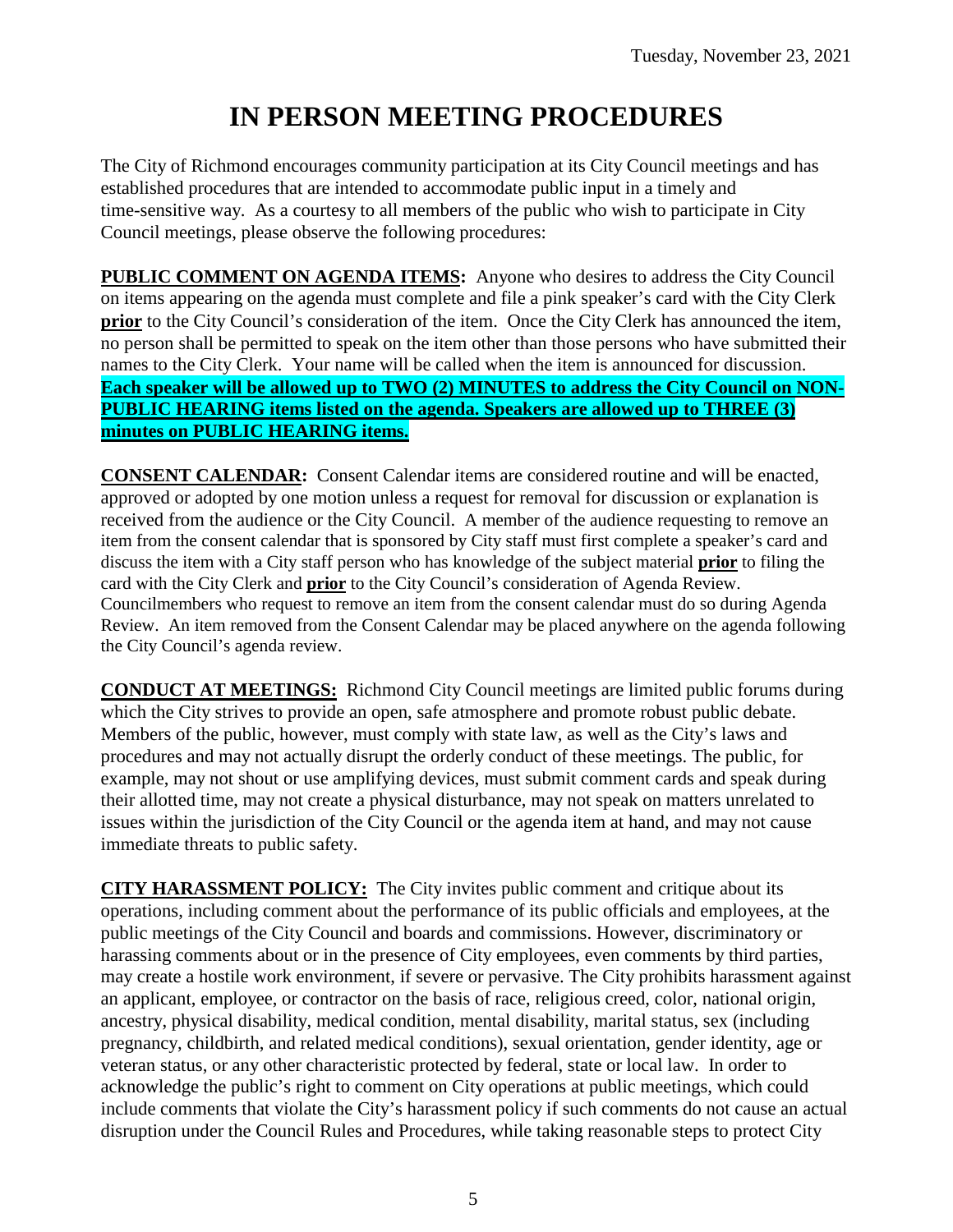employees from discrimination and harassment, City Boards and Commissions shall adhere to the following procedures. If any person makes a harassing remark at a public meeting that violates the above City policy prohibiting harassment, the presiding officer of the meeting may, at the conclusion of the speaker's remarks and allotted time: (a) remind the public that the City's Policy Regarding Harassment of its Employees is contained in the written posted agenda; and (b) state that comments in violation of City policy are not condoned by the City and will play no role in City decisions. If any person makes a harassing remark at a public meeting that violates the above City policy, any City employee in the room who is offended by remarks violating the City's policy is excused from attendance at the meeting. No City employee is compelled to remain in attendance where it appears likely that speakers will make further harassing comments. If an employee leaves a City meeting for this reason, the presiding officer may send a designee to notify any offended employee who has left the meeting when those comments are likely concluded so that the employee may return to the meeting. The presiding officer may remind an employee or any council or board or commission member that he or she may leave the meeting if a remark violating the City's harassment policy is made. These procedures supplement the Council Rules and Procedures relating to disruption of orderly conduct at Council meetings.

Any law enforcement officer on duty or whose service is commanded by the presiding officer shall be Sergeant-at-Arms of the Council meetings. He/she, or they, shall carry out all orders and instructions given by the presiding officer for the purpose of maintaining order and decorum at the Council meetings (City Council Rules of Procedure and Order Section III F, RMC Section 2.12.030).

**\*\*\*\*\*\*\*\*\*\*\*\*\*\*\*\*\*\*\*\*\*\*\*\*\*\*\*\*\*\*\*\*\*\*\*\*\*\*\*\*\*\*\*\*\*\*\*\*\*\*\*\*\*\*\*\*\*\***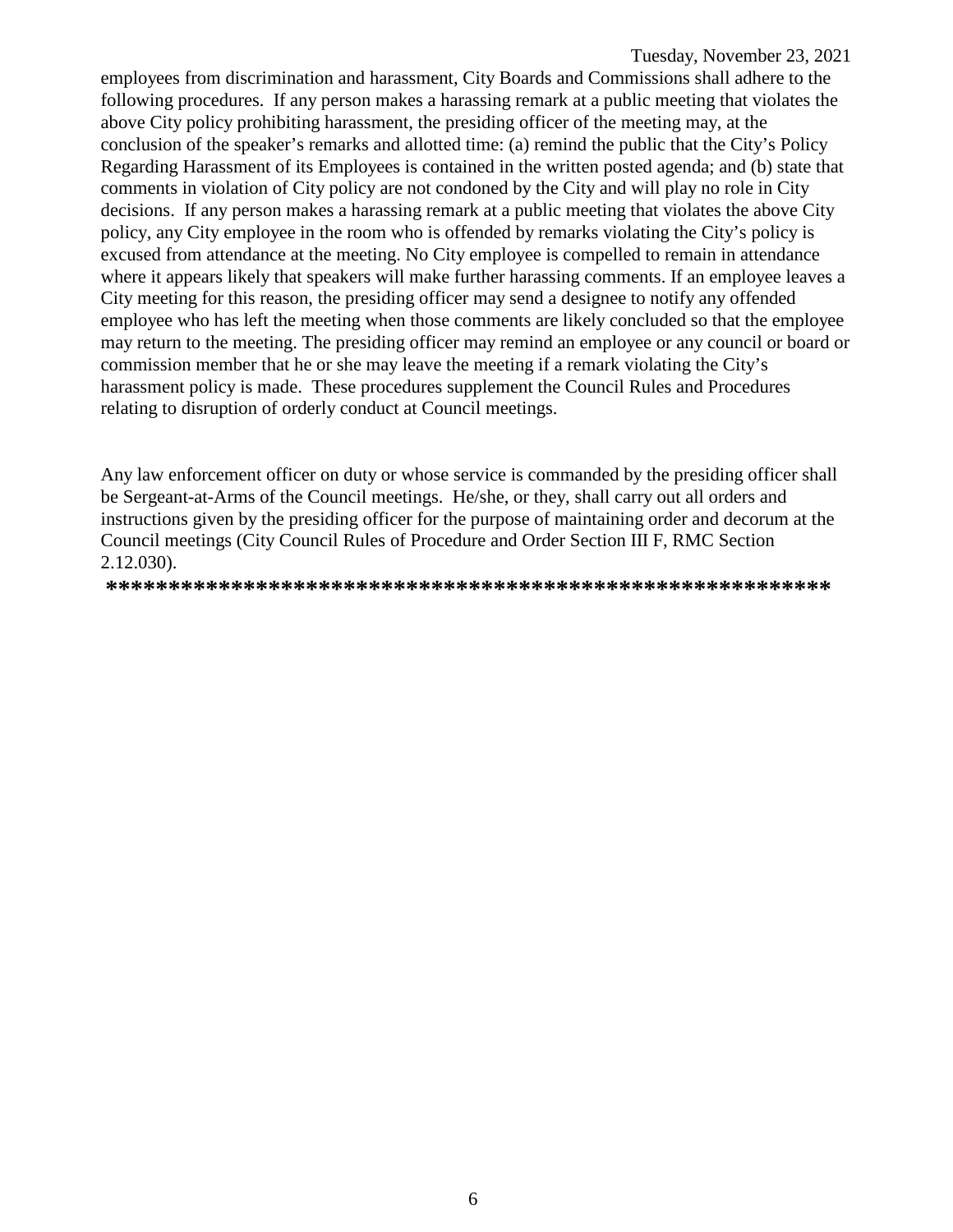# **OPEN SESSION TO HEAR PUBLIC COMMENT BEFORE CLOSED SESSION**

5:00 p.m.

# **A. ROLL CALL**

# **CLOSED SESSION**

# **CITY COUNCIL**

CONFERENCE WITH LEGAL COUNSEL - ANTICIPATED LITIGATION (initiation of litigation pursuant to paragraph (4) of Subdivision (d) of Government Code Section 54956.9):

Number of potential cases: two

CONFERENCE WITH LABOR NEGOTIATORS (Government Code Section 54957.6):

Unrepresented employee: Interim City Manager Agency Representative: Acting Deputy City Manager Internal Services

CONFERENCE WITH REAL PROPERTY NEGOTIATOR (Government Code Section 54956.8):

Property: Terminal One Agency negotiators: Shasa Curl and Lina Velasco Negotiating parties: Terminal One Development, LLC Under negotiation: Price and terms of payment

PUBLIC EMPLOYEE APPOINTMENT (Government Code Section 54957.6):

Interim City Attorney and City Attorney

Interim City Manager

#### **B. PUBLIC COMMENT BEFORE CLOSED SESSION**

#### **C. ADJOURN TO CLOSED SESSION**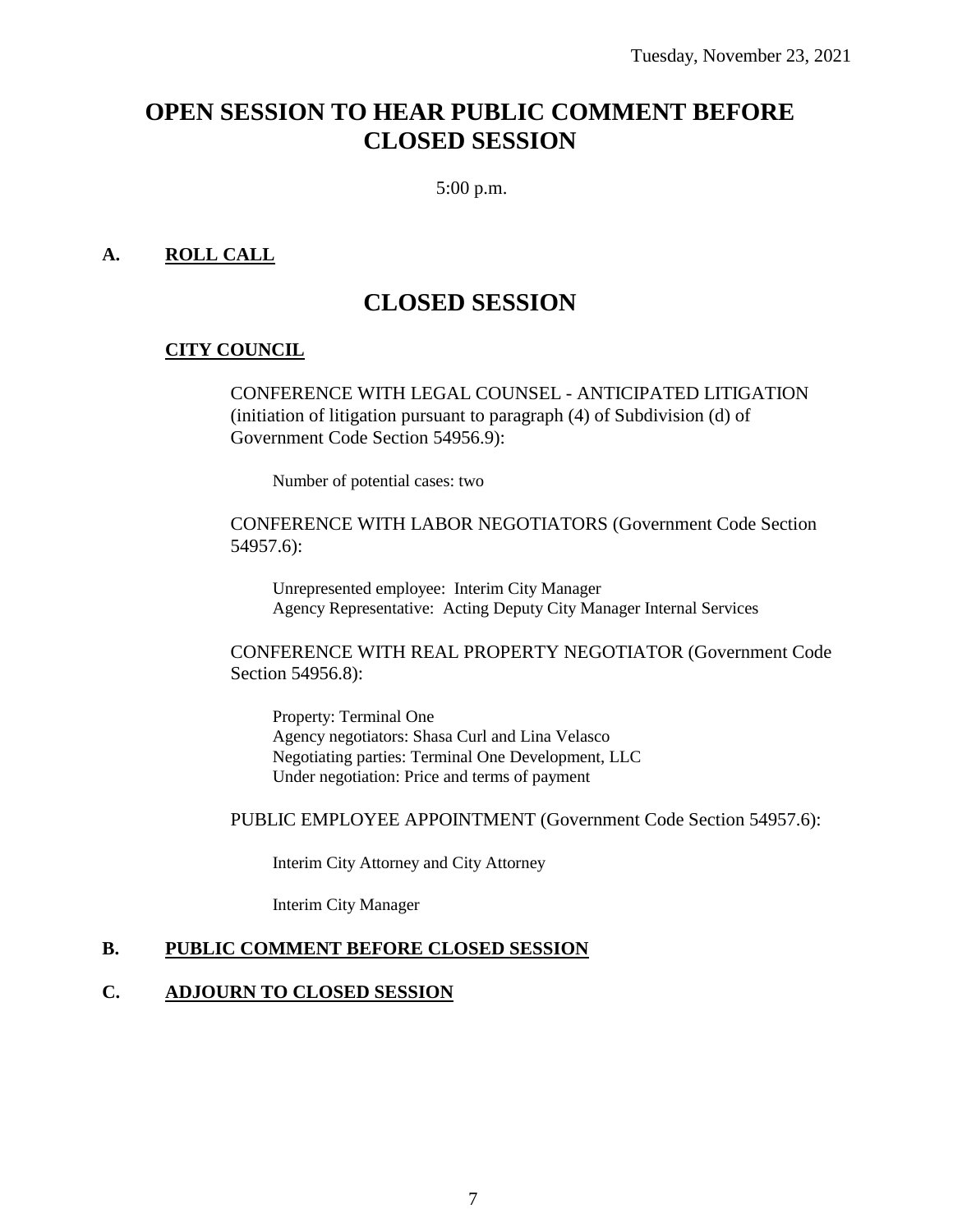# **SPECIAL MEETING OF THE RICHMOND HOUSING AUTHORITY**

# 6:25 p.m.

# **A. ROLL CALL**

- **B. PUBLIC COMMENT INSTRUCTIONAL VIDEO**
- **C. STATEMENT OF CONFLICT OF INTEREST**
- **D. REPORT FROM THE EXECUTIVE DIRECTOR**

# **E. AGENDA REVIEW**

# **F. HOUSING AUTHORITY CONSENT CALENDAR**

- **F-1.** ADOPT a resolution requiring the continued use of teleconferencing for the meetings of the Board of Commissioners of the Richmond Housing Authority pursuant to the provisions of AB 361 - City Clerk's Office (Pamela Christian 510-620-1233).
- **F-2.** APPROVE the minutes of the special October 26, 2021, Richmond Housing Authority meeting - City Clerk's Office (Pamela Christian 510-620-1233).

# **G. ADJOURNMENT**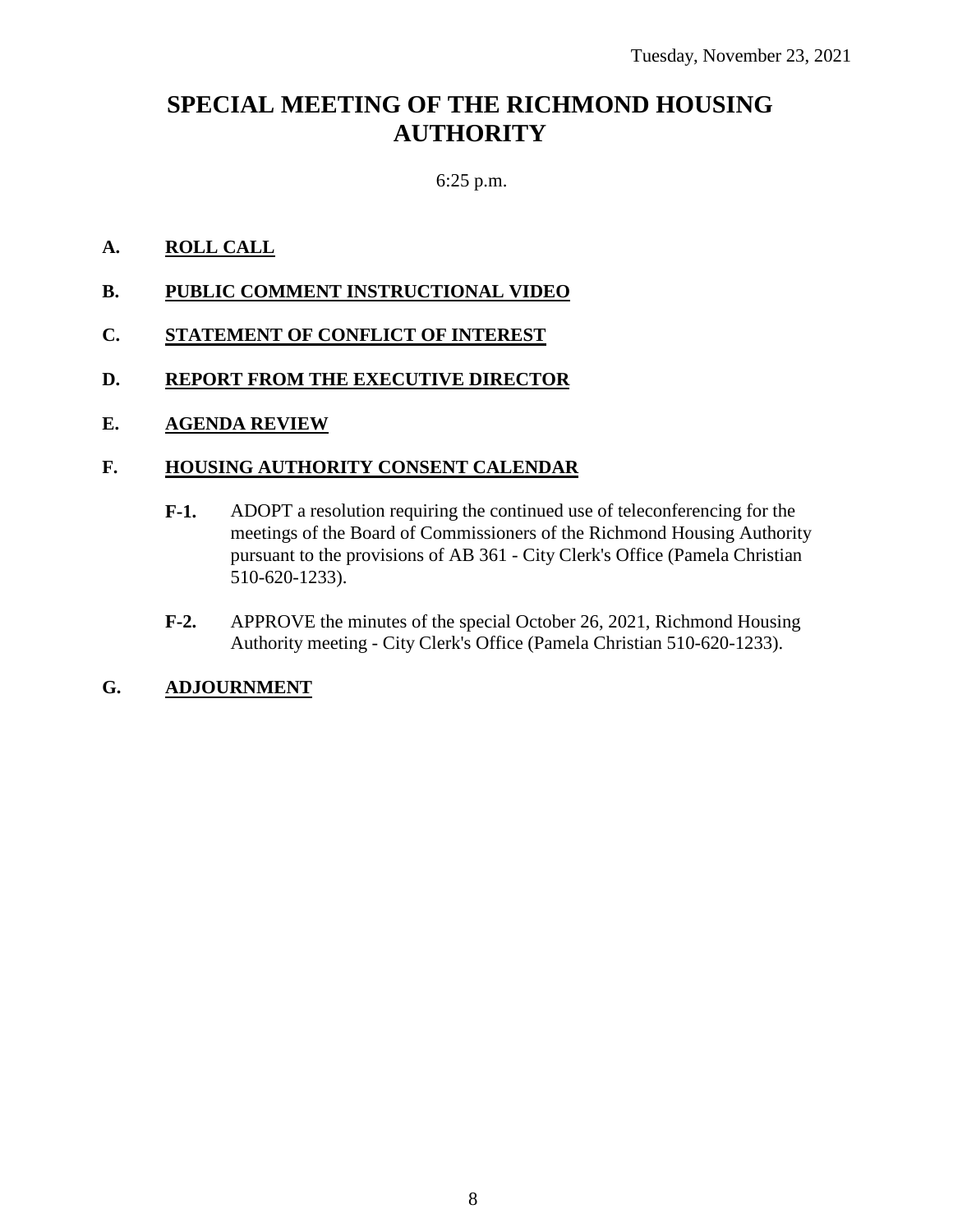# **REGULAR MEETING OF THE RICHMOND CITY COUNCIL**

6:30 p.m.

# **A. ROLL CALL**

- **B. STATEMENT OF CONFLICT OF INTEREST**
- **C. AGENDA REVIEW**
- **D. REPORT FROM THE CITY ATTORNEY OF FINAL DECISIONS MADE DURING CLOSED SESSION**

# **E. REPORT FROM THE CITY MANAGER (PUBLIC COMMENT ALLOWED UNDER OPEN FORUM)**

# **F. RECENT CRIME REPORT BY THE DEPUTY POLICE CHIEF (PUBLIC COMMENT ALLOWED UNDER OPEN FORUM)**

# **G. OPEN FORUM FOR PUBLIC COMMENT**

# **H. CITY COUNCIL CONSENT CALENDAR**

- **H-1.** ACCEPT and APPROPRIATE into the Fiscal Year 2021-22 budget \$7,500 received from Share the Spirit East Bay, a project of the Bay Area News Group - East Bay Times - Library and Community Services Department (LaShonda White 510-620-6828/Abigail Sims-Evelyn 510-307-8082).
- **H-2.** ADOPT a resolution proclaiming a local emergency due to the imminent failure of the North Richmond Pump Station and the urgent need to repair the pump engine and pertinent equipment in order to prevent flooding of North Richmond community; APPROVE an amendment to the Joint Exercise of Powers Agreement (JEPA) between Contra Costa County and the City of Richmond and its allocation of costs for the repair of the North Richmond Pump Station; APPROVE a contract with Petersen Power to provide emergency repair for an amount not to exceed \$1,800,000, to be repaid to the County with American Rescue Plan Act (ARPA) funding - Public Works Department (Joe Leach 510- 620-5478/Yader Bermudez 510-774-6330).
- **H-3.** ADOPT a resolution approving amendment one to agreement respecting the management, maintenance and control of the common properties and improvements in the Brickyard Cove Subdivision No. 3520 to facilitate the City's acceptance and ownership of the sewers and lift stations located within said Subdivision - Public Works Department (Joe Leach 510-620-5478/Mary Phelps 510-621-1269).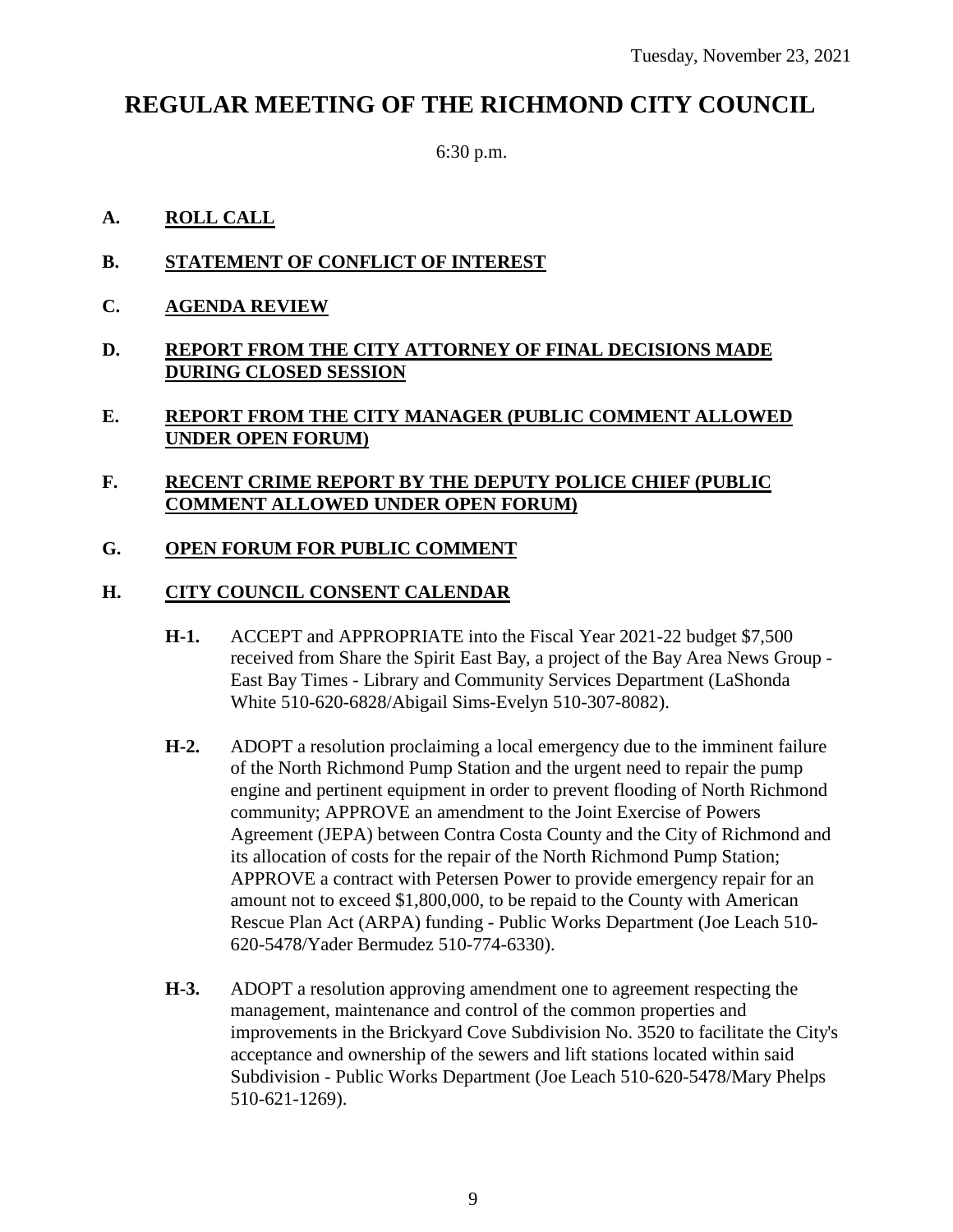- **H-4.** RECEIVE the City's Investment and Cash Balance Report for the month of September 2021 - Finance Department (Belinda Brown 510-620-6740/Delmy Cuellar 510-620-6790).
- **H-5.** ADOPT a resolution authorizing the Finance Department to offer the Amnesty Program for a period commencing on November 23, 2021, and ending on June 30, 2022, to businesses with unpaid business licenses - Finance Department (Belinda Brown 510-620-6740/Antonio Banuelos 510-620-6741).
- **H-6.** APROVE an amendment to the contract with Donnoe & Associates in the amount of \$18,000, for a total not to exceed \$44,000, to administer promotional examinations of Police Sergeant and Police Lieutenant - Human Resources Management Department (Marc Fox 510-620-6600).
- **H-7.** APPROVE a contract amendment with Allied Universal for additional security guard services at 450 Civic Center Plaza in an amount of \$65,000, with a new payment limit not to exceed \$1,009,350, through December 31, 2022 - Police Department (Acting Chief Louie Tirona 510-621-1802).
- **H-8.** ADOPT a resolution requiring the continued use of teleconferencing for the meetings of all City legislative bodies pursuant to the provisions of Assembly Bill 361 - City Clerk's Office (Pamela Christian 510-621-1233).
- **H-9.** APPROVE a third amendment to the contract with Colantuono, Highsmith, & Whatley, PC for legal representation, increasing the contract payment limit by \$59,000, for a total contract amount of \$284,000, while maintaining the term expiration date of June 30, 2022 - City Manager's Office (Shasa Curl/Bruce A. Soublet 510-620-6512).
- **H-10.** ADOPT an ordinance (second reading) amending Chapter 3.50 of the City of Richmond Municipal Code entitled "Commission on Aging" to add treasurer as an officer to the Commission on Aging - Councilmember Gayle McLaughlin (510-620-6636).
- **H-11.** PROCLAMATION declaring December 1, 2021, as World AIDS Day in the City of Richmond - Office of the Mayor (Mayor Tom Butt 510-620-6503).
- **H-12.** APPROVE appointments to the Youth Council: APPOINT Arika Ona, new appointment, seat #1, term expiration date October 1, 2022; Kevin Ruano Hernandez, new appointment, seat #2, term expiration date October 1, 2022; Anuoluwapo Olabode, new appointment, seat #3, term expiration date October 1, 2022; Diego Castro Curry, new appointment, seat #4, term expiration date October 1, 2022 - Office of the Mayor (Mayor Tom Butt 510-620-6503).
- **H-13.** APPROVE an appointment to the Workforce Development Board; APPOINT Carole Dorham-Kelly, new appointment, seat #2, education and training representative, term expiration date September 22, 2025 - Office of the Mayor (Mayor Tom Butt 510-620-6503).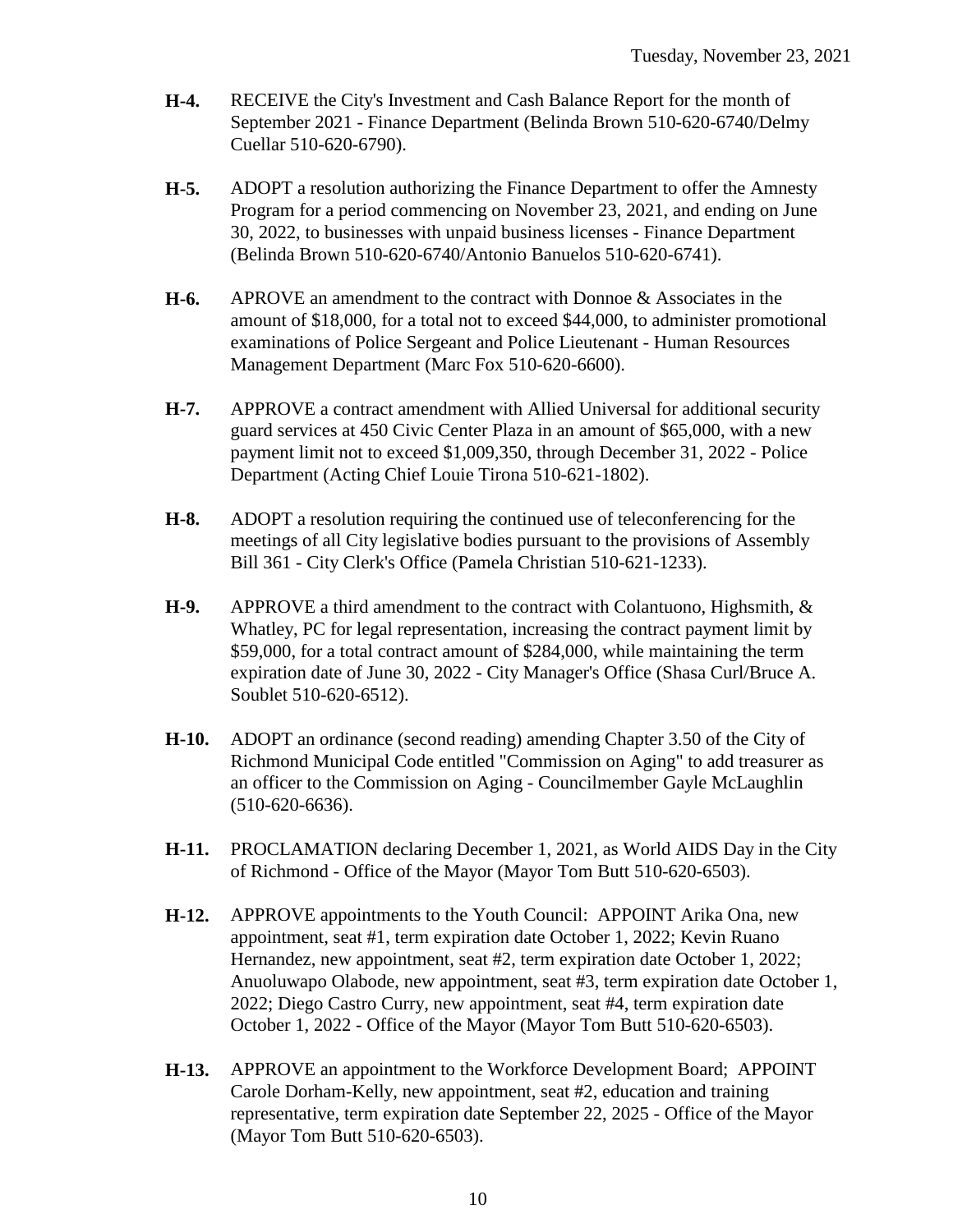- **H-14.** APPROVE appointments to the Housing Advisory Commission: APPOINT Carol Hegstrom, re- appointment, seat #5, term expiration date November 1, 2023 - Office of the Mayor (Mayor Tom Butt 510-620-6503).
- **H-15.** APPROVE an appointment to the Economic Development Commission: APPOINT Arnon Oren, new appointment, seat #13, term expiration date March 30, 2022 - Office of the Mayor (Mayor Tom Butt 510-620-6503).
- **H-16.** APPROVE an appointment to the Urban Forest Advisory Committee: APPOINT Sidonia Aguilera, new appointment, seat #2, term expiration date November 17, 2024 - Office of the Mayor (Mayor Tom Butt 510-620-6503).
- **H-17.** APPROVE appointments to the Citizens Police Review Commission: APPOINT Donnell Jones, re-appointment, seat #5, term expiration date November 1, 2024; Oscar Garcia, re-appointment, seat #8, term expiration date November 1, 2024 - Office of the Mayor (Mayor Tom Butt 510-620-6503).
- **H-18.** APPROVE an appointment to the Recreation and Parks Commission: APPOINT Aaron Rowden, new appointment, seat #6, term expiration date October 26, 2024 - Office of the Mayor (Mayor Tom Butt 510-620-6503).
- **H-19.** ADOPT a resolution amending the City of Richmond City Council Rules of Procedure and Order (initially adopted by Resolution No. 27-06 and amended in subsequent years) to modify the Section II C. (1) of this policy to specify the individual who shall report out in public session any reportable action taken during closed session, and any other information from closed session authorized to be disclosed by a majority vote of the City Council - Councilmember Claudia Jimenez (510-620-6565) and Councilmember Gayle McLaughlin (510-620-6636)

# **I. STUDY/ACTION ITEMS**

- **I-1.** APPROVE an employment agreement with Shasa Curl as Interim Richmond city manager, providing for a three-month term commencing December 2, 2021, to March 1, 2022, at an initial base salary of \$21,250 per month (approximately \$364,602 total compensation if calculated on an annual basis), with subsequent salary increases subject to a satisfactory performance evaluation, and other specified employment terms - Human Resource Management Department (Marc Fox 510-620-6602). **This item was continued from the November 16, 2021, meeting.**
- **I-2.** APPROVE the Fiscal Year 2021-22 multi-year comparative position listing and AMEND the salary schedule to implement the city manager's reorganization of specific City departments - Human Resources Management Department (Marc Fox 510-620-6600). **This item was continued from the October 5, 19, and November 16, 2021, meetings.**